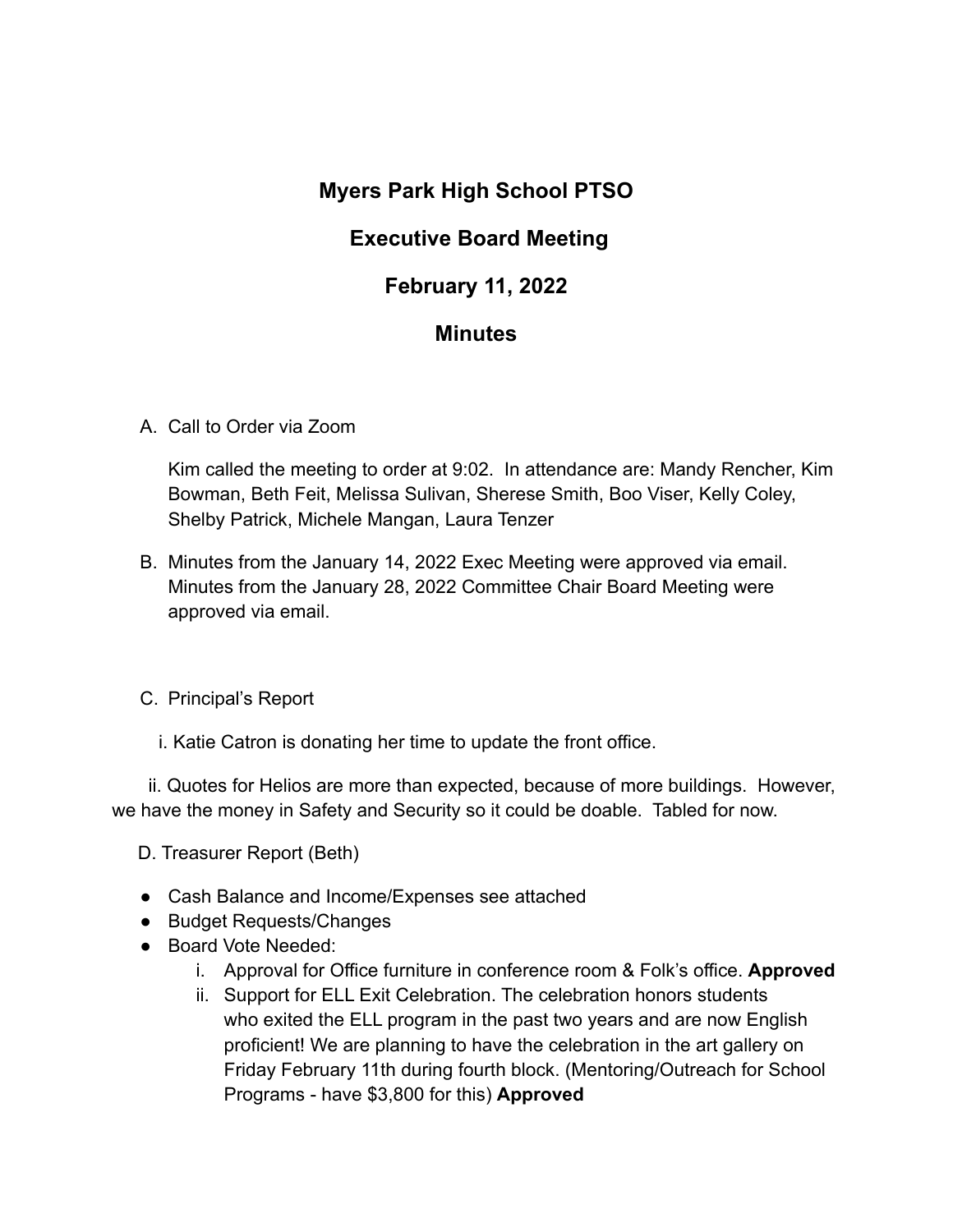- iii. Kim Folk \$575. Facilitating Career Development Course **Approved**
- iv. Michelle Krummel (Math) \$570. Renewal of National Board Certification. **Approved**
- v. Bus driver appreciation week gift cards \$800. 80 bus drivers **Approved**
- vi. Prepay Quizlet science dept subscription set to increase 5% (\$44) next year. Just paid in October 21. Prepay to save the \$44 or keep it consistent? **Tabled**
- vii. Request from the dance department to bring in an outside choreographer for a black history month special performance. \$400. **Approved**
- Table Sponsors
	- i. Opportunity went out in Mustang Express
	- ii. Cost \$250-\$1,000 (how is the amount determined) The donor decides on their donation. Full table is \$1000. It is considered a charitable donation.
	- iii. Are we purchasing plaques for those that sponsor? Plaques are dependent on the amount. Any amount over \$250 gets a plaque.
- Foundation check for \$5,000 (Ben Hagar) Originally was to be used toward Hot Spots at the beginning of 2021. However, not needed. What would we like to use this money for? Help cover the cost of tables? May depend on table sponsorship donations. Or, could be used for new office furniture which is quoted around \$6k. Table this for now until we see how many table sponsors we get.

E. Annual Fund Report (Melissa and Sherese) No new activity. Overall report to come soon, including matching gifts. List of donors will be published in the coming weeks.

- Presidents Update:
	- Picnic tables, plaques from the fall should go on next week. Question as to how to notify people who have been recognized, ie memorial or teacher, etc. Will add on google form.
	- Memorial Garden 2 are needed to order.
	- Bus driver appreciation week is next week. We will be handing out candy bags (leftover from staff appreciation) and \$10 gift cards to each driver.
- Committee Updates:
	- $\bullet$  11th grade events hot chocolate and donuts / treats for the 11th graders on Thursday, February 17 during lunches
	- Prospective Families Tours returned in person on February 3. It was full and very successful. Remaining tours will be in person. Advertised in ME. Includes a class change.
	- Guidance National School Counselor Week Mr. Folk is gifting an orchid to each guidance team member.
	- Mental Health Initiative Third event will be a Hopeway speaker on substance abuse this spring. Committee is really trying to reach students,